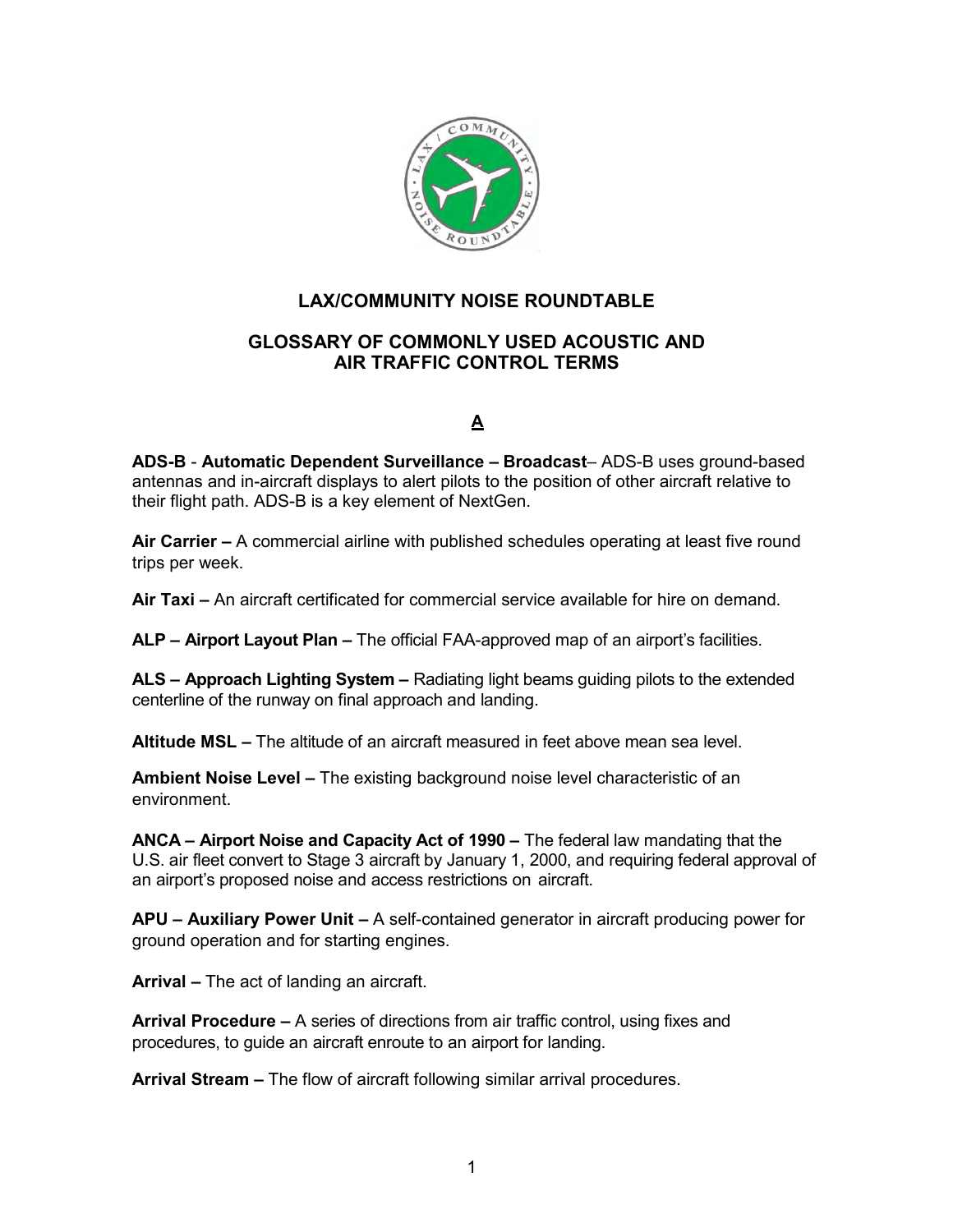**ARTCC – Air Route Traffic Control Center –** A facility providing air traffic control to aircraft on an IFR flight plan within controlled airspace and principally during the enroute phase of flight.

**ATC – Air Traffic Control –** The control of aircraft traffic, in the vicinity of airports from control towers, and in the airways between airports from control centers.

**ATCT – Air Traffic Control Tower –** A central operations tower in the terminal air traffic control system with an associated IFR room if radar equipped, using air/ground communications and/or radar, visual signaling and other devices to provide safe and expeditious movement of air traffic.

**Avionics –** Airborne navigation, communications, and data display equipment required for operation under specific air traffic control procedures.

#### **B**

**Backblast –** Low frequency noise and high velocity air generated by jet engines on takeoff.

**Base Leg –** A flight path located at a right angle to the landing runway, prior to the final turn when an aircraft aligns to land on the runway. The base leg normally extends from the downwind leg to the intersection of the extended runway centerline.

### **C**

**CAEP – Committee on Aviation Environmental Protection –** A committee of ICAO comprised of 19 member states, and 11 observer organizations representing aircraft manufacturers, airlines, airports and environmental groups. This committee is comprised of Working Groups that recommends policies to the ICAO Council regarding noise and emissions standards for aircraft engines, and policies on how to manage aviation and the environment.

**California Airport Noise Standards –** The rules and regulations codified in Subchapter 6 of Title 21 of the California Code of Regulations, adopted in accordance with the California Public Utilities Code by CALTRANS governing noise problem airports operating under a valid permit-to-operate.

**Center –** See ARTCC.

**CNEL – Community Noise Equivalency Level –** A noise metric required by the California Airport Noise Standards for use by airport proprietors to measure aircraft noise levels. CNEL includes an additional weighting for each event occurring during the evening (7:00 p.m. – 9:59 p.m.) and nighttime (10:00 p.m. – 6:59 a.m.) to account for increased sensitivity to noise during these time periods. Evening events are treated as though there were three and nighttime events are treated as thought there were ten. This results in a 4.77- and 10-decibel penalty for operations occurring in the evening and nighttime periods, respectively.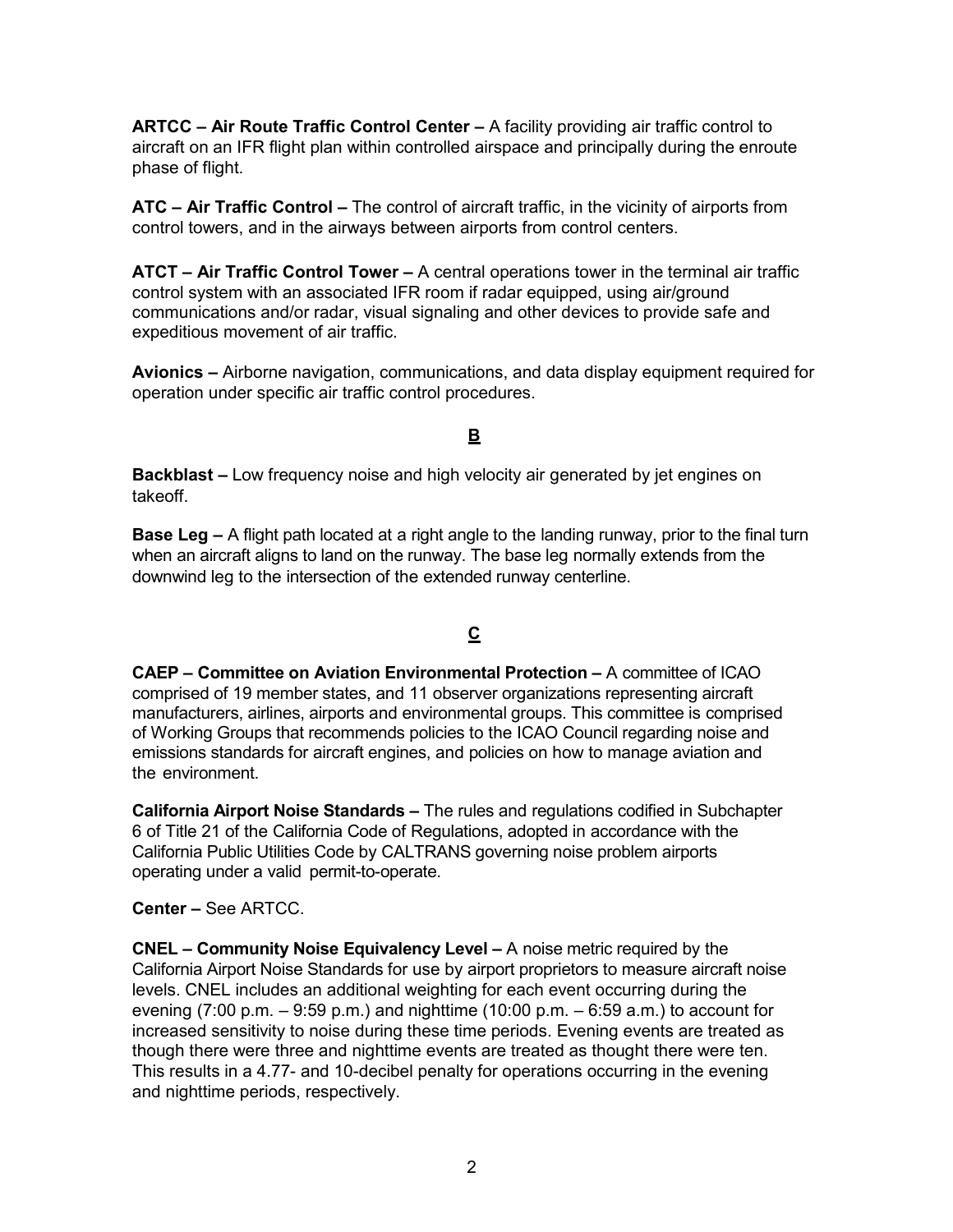**CNEL Contour –** The map of noise exposure around an airport using the CNEL metric. A contour is computed through an FAA computer program called the Integrated Noise Model (INM), which calculates annual noise exposure and represents the noise levels graphically as a contour. The State of California defines significant noise exposure as any area within the 65 dB CNEL contour.

**D** 

**dB - Decibel –** With respect to sound, decibels measure a scale from the threshold of human hearing, 0 dB, upwards towards the threshold of pain, about 120-140 dB. Because decibels are such a small measure, they are computed logarithmically and cannot be added arithmetically. An increase of 10 dB is perceived by the human ear as a doubling of noise.

**dBA –** The A-weighted decibel scale of measuring sound that adjusts the sound pressure towards the frequency range of human hearing.

**dBC –** The C-weighted decibel scale of measuring sound that adjusts sound pressure towards the low frequency end of the spectrum. Although less consistent with human hearing than the A-weighted scale, the dBC scale can be used to consider the impacts of certain low-frequency operations.

**Decision Height –** During descent for landing, the height at which a decision must be made during an instrument approach either to continue the approach or to execute a missed approach.

**Departure –** The act of an aircraft taking off from an airport.

**Departure Procedure –** A published IFR departure procedure describing specific criteria for climb, routing, and communications for a specific runway at an airport.

**Displaced Threshold –** A threshold that is located at a point on the runway other than the physical beginning. Aircraft can begin a departure roll before the threshold, but cannot land before it.

**DME – Distance Measuring Equipment –** Equipment, on the ground and in an aircraft, used to measure, in nautical miles, the distance of the aircraft from the DME navigational aid.

**DNL – Day/Night Noise Level –** The daily average noise metric used by the FAA, in which noise occurring between 10:00 p.m. and 7:00 a.m. is penalized by 10 dB. DNL is often expressed as annual average noise levels.

**DNL Contour –** The map of noise exposure around an airport. A contour is computed through the FAA's INM, which calculates the annual noise exposure and represents the noise levels graphically as a contour. The FAA defines significant noise exposure as any area within the 65 dB DNL contour.

**Downwind Leg –** A flight path parallel to the landing runway in the direction opposite the landing direction. An aircraft proceeding on the downwind leg will turn onto the base leg and subsequently turn again to align with the runway centerline for landing.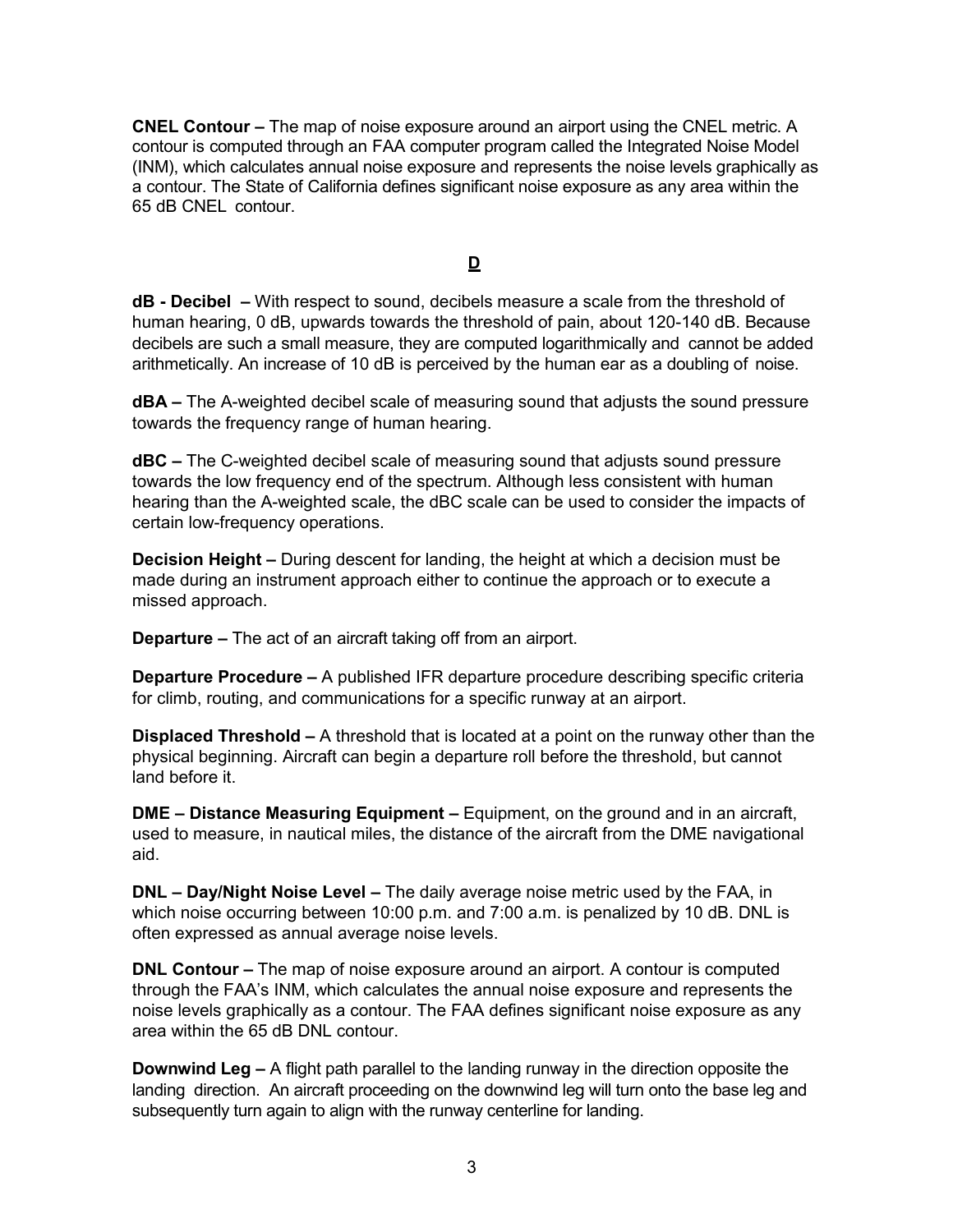**Duration –** The length of time, in seconds, that a noise event lasts. Duration is usually measured in time above a specific noise threshold.

#### **E**

**Easterly Operations or East Ops –** The LAX flight pattern that has aircraft approaching and departing toward the east using Runways 6L, 6R, 7L, and 7R. This pattern has aircraft arriving from over the Pacific Ocean and departing over land. East Ops are instituted when winds are from an easterly direction at a speed of 10 knots or greater. East Ops is employed only when absolutely necessary for aviation safety considerations and typically occurs less than 5% of the time annually.

**Enroute –** The portion of a flight between departure and arrival terminal areas.

# **F**

**FAA – Federal Aviation Administration –** The US Government agency responsible for aircraft safety, movement and control.

**FAR – Federal Aviation Regulations –** The rules and regulations codified in the Code of Federal Regulations that govern the operation of aircraft, airways, airports and airmen.

**FAR Part 36 –** A Federal Aviation Regulation defining maximum noise emissions for aircraft.

**FAR Part 91 –** A Federal Aviation Regulation governing the phase-out of Stage 1 and 2 aircraft as defined under FAR Part 36.

**FAR Part 150 –** A Federal Aviation Regulation governing noise and land use compatibility studies and programs for airports.

**FAR Part 161 –** A Federal Aviation Regulation governing an airport's imposition of noise and access restrictions on aircraft that requires FAA approval of any such restrictions.

**Fix –** A geographical position determined by visual references to surface features, by reference to one or more NAVAIDs, or by other navigational methods.

**Fleet Mix –** The mix of differing aircraft types operated at a particular airport or by an airline.

**Flight Plan –** Specific information related to the intended flight of an aircraft. A flight plan is filed with an FAA Flight Service Station or an Air Traffic Control facility.

**FMS – Flight Management System** - a specialized computer system in an aircraft that automates a number of in-flight tasks, which reduces flight crew workload and improves the precision of the procedures being flown.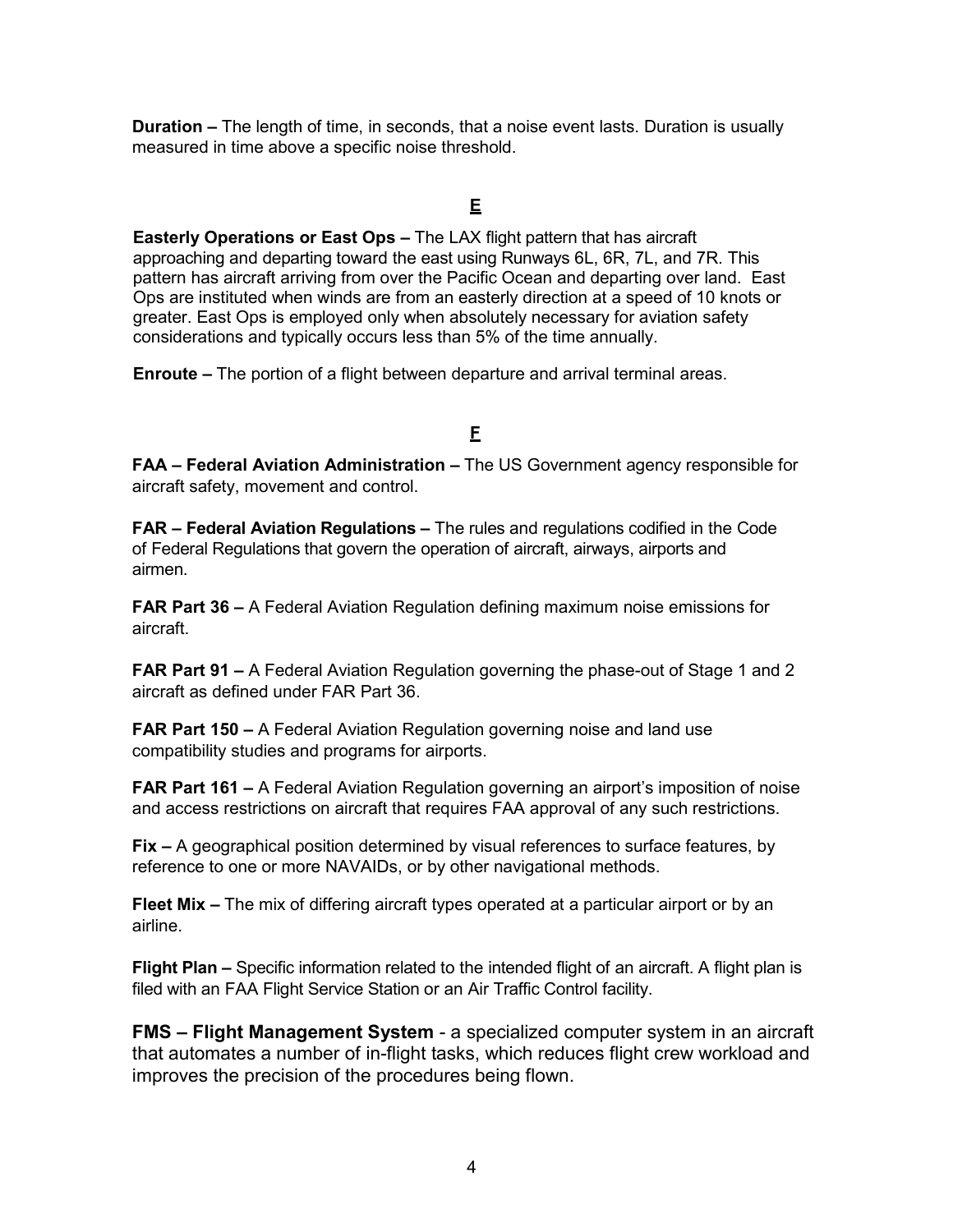**GA – General Aviation –** Civil aviation excluding air carriers, commercial operators and military aircraft.

**Glide Slope –** Generally a 3-degree angle of approach to a runway established by means of airborne instruments used during instrument approaches, or visual ground aids for the visual portion of an instrument approach and landing.

**GPS – Global Positioning System –** A satellite based radio positioning, navigation, and time-transfer system.

**GPU – Ground Power Unit –** A source of power, generally from the terminals, for aircraft to use while their engines are off. **Ground Track –** The apparent path an aircraft would follow on the ground if its airborne flight path were plotted on the terrain.

# **H**

**High Speed Exit Taxiway –** A taxiway designed and provided with lighting or marking to define the path of aircraft taxiing at high speed from the runway center to a point on the center of the taxiway.

### **I**

**ICAO – International Civil Aviation Organization –** An official body of the United Nations established in 1944 comprised of 187 member countries. ICAO is the technical setting body for aviation and airports that sets standards for safety, security and environmental issues.

**IFP – Instrument Flight Procedure –** An FAA-designed and published procedure used by aircraft flying in accordance with instrument flight rules (IFR) which is designed to achieve and maintain an acceptable level of safety in operations.

**IFR – Instrument Flight Rules –** Rules and regulations established by the FAA to govern flight under conditions in which flight by visual reference is not safe.

**ILS – Instrument Landing System –** A precision instrument approach system that normally consists of a localizer, glide slope, outer marker, middle marker, and approach lights.

**IMC – Instrument Meteorological Conditions –** Weather conditions expressed in terms of visibility, distance from clouds, and cloud ceilings during which all aircraft are required to operate using instrument flight rules.

**Instrument Approach –** A series of predetermined maneuvers for the orderly transfer of an aircraft under instrument flight conditions from the beginning of the initial approach to a landing, or to a point from which a landing may be made visually.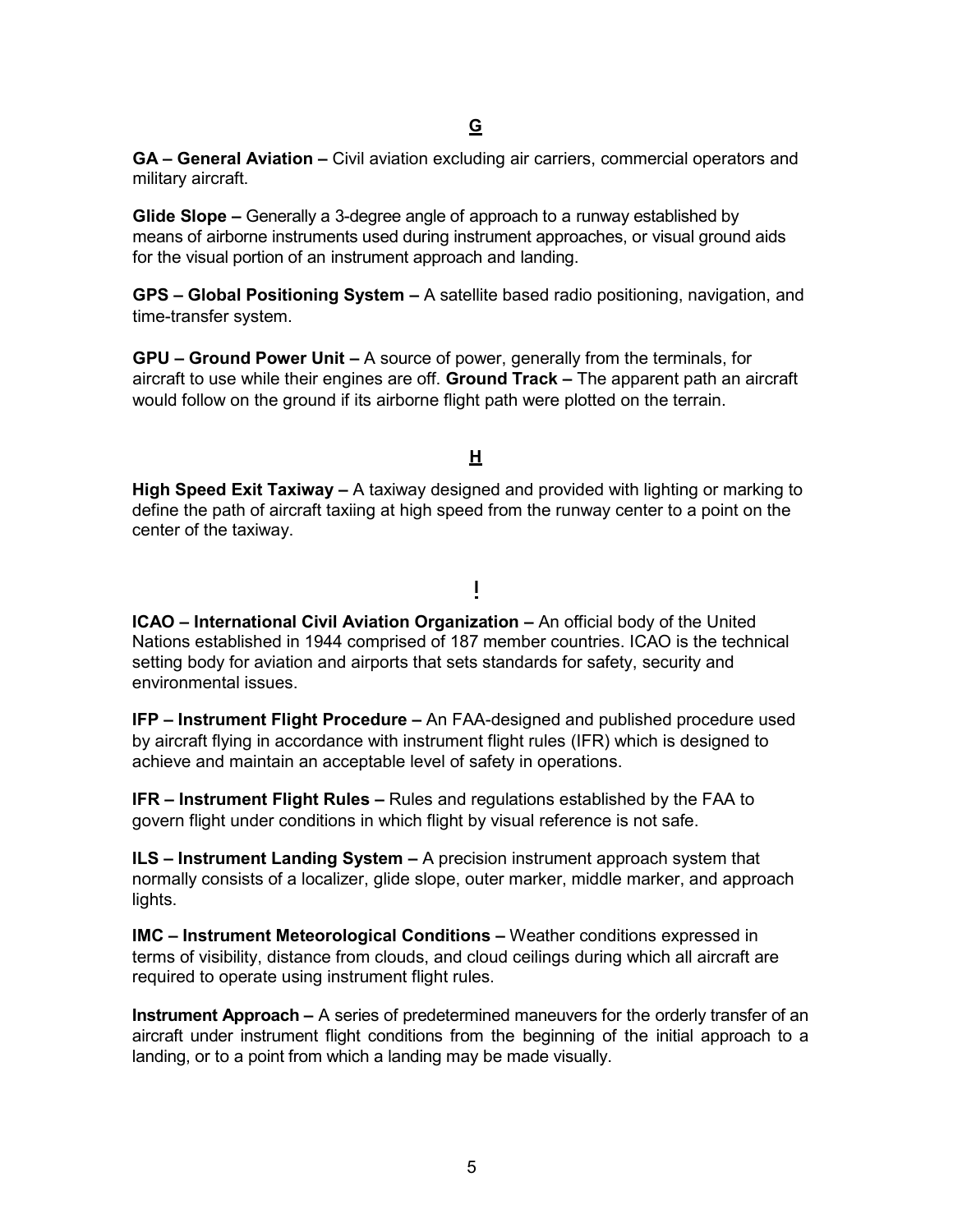**Knots –** A measure of speed used in aviation. One knot is equal to one nautical mile per hour  $(1.15 \text{ knots} = 1 \text{ mile}).$ 

## **L**

**LDA – Localizer Type Directional Aid –** A facility of comparable utility and accuracy to a localizer, but not part of a complete ILS and not aligned with the runway.

**Load Factor –** The percentage of seats occupied in an aircraft.

**Lmax –** The peak noise level reached by an aircraft event.

**Localizer –** A navigational aid that consists of a directional pattern of radio waves modulated by two signals which, when receding with equal intensity, are displayed by compatible airborne equipment as an "on-course" indication, and received in unequal intensity are displayed as an "off-course" indication.

**Loop Departure** – An LAX departure procedure available for jets between the hours of 7:00 a.m. and 9:00 p.m. that has aircraft departing to the west over the Pacific Ocean and looping back toward the coastline to cross over the LAX VOR at a minimum altitude of 10,000 ft.

#### **M**

**MIA – Minimum IFR Altitude –** The lowest instrument flight rules (IFR) altitude established for use in a specific airspace.

**Middle Marker –** A beacon that defined a point along the glide slope of an ILS, normally located at or near the point of decision height.

**Missed Approach Procedure –** A procedure used to redirect a landing aircraft back around to attempt another landing. This may be due to visual contact not established at authorized minimums or instructions from air traffic control, or for other reasons.

**MVA – Minimum Vectoring Altitude –** The lowest altitude that an air traffic controller may issue during vectoring; except if otherwise authorized for radar approaches, departures and missed approaches.

#### **N**

**NAS – National Airspace System –** The common network of US airspace including: air navigation facilities; equipment and services; airports or landing areas; aeronautical charts; information and services; rules, regulations and procedures; technical information; manpower and materials.

**Nautical Mile –** A measure of distance used in air and sea navigation. One nautical mile is equal to the length of one minute of latitude along the earth's equator. The nautical mile was officially set as 6076.115 ft.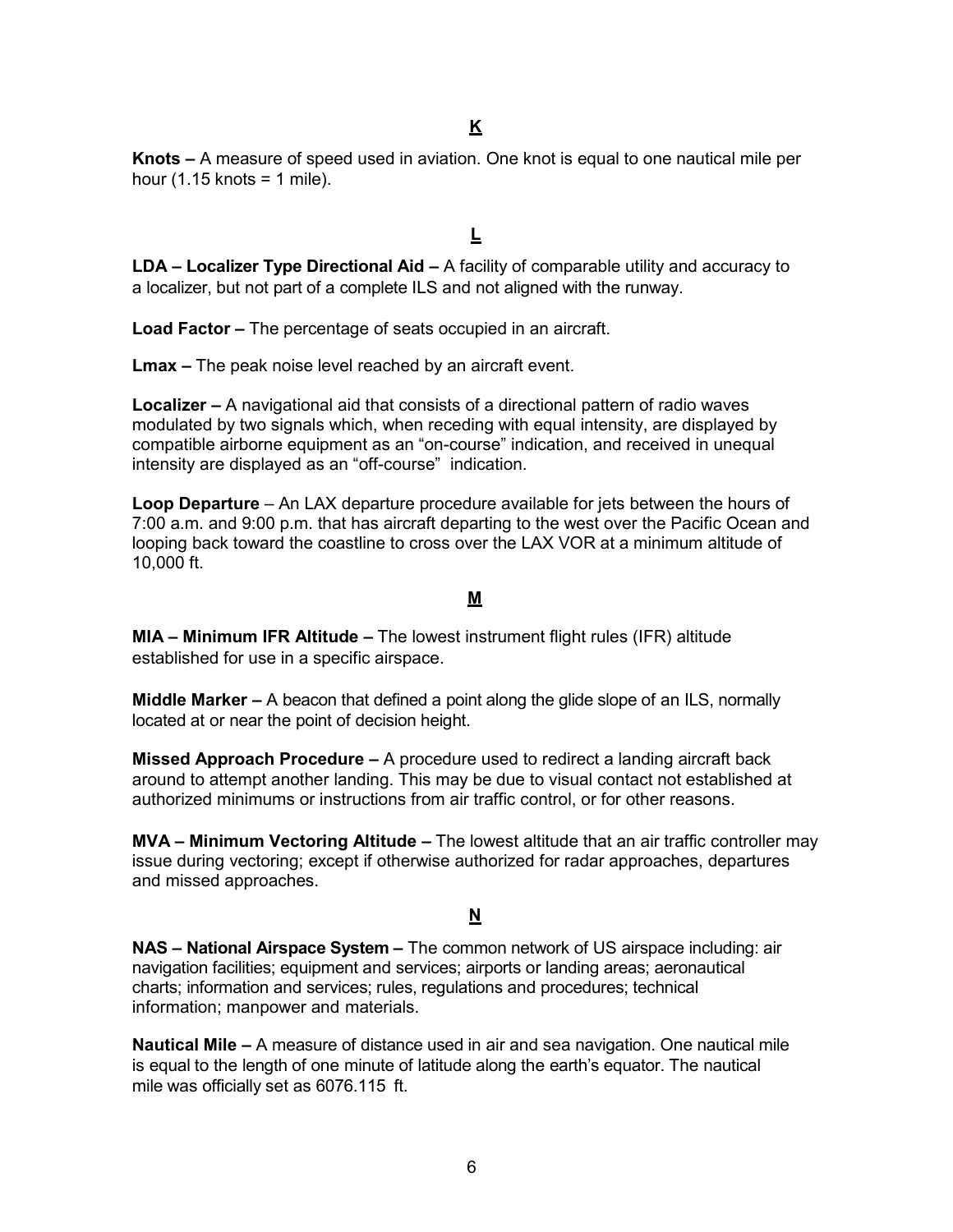**NAVAID** – **Navigational Aid** - Any visual or electronic device airborne or on the surface that provides point-to-point guidance information or position data to aircraft in flight.

**NDB – Non-directional Beacon –** A signal that can be read by pilots of aircraft with direction finding equipment. Used to determine bearing and can home in or track to or from the desired point.

**NEM – Noise Exposure Map –** NEM is prepared by airports and approved by the FAA in accordance with FAR Part 150 requirements to depict noise contours and to take into account potential land use changes around airports.

**NMS – Noise Monitoring System –** At LAX, a network of 39 noise monitors placed in the communities surrounding the airport to measure aircraft noise levels and to determine the noise exposure levels. Noise measurement data generated from the system are used to validate the quarterly Noise Contours developed in accordance with California Title 21 requirements. Each monitor consists of a waterproof microphone and electronic components and requires electrical and internet connections to be functional.

**Noise Contour –** The map of noise exposure around an airport. A contour is computed through an FAA computer model called the Integrated Noise Model (INM), which calculates annual noise exposure. The FAA and Caltrans define significant noise exposure as any area within the 65 dB DNL or CNEL contour, respectively.

**Non-Precision Approach Procedure –** A standard instrument approach procedure in which no electronic glide slope is provided.

### **O**

**Offset ILS – Offset Parallel Runways –** Staggered runways having centerlines which are parallel.

**Operation –** An arrival, departure or overflight of an aircraft. Every flight requires at least two operations, a take-off and a landing.

**Outer Marker –** An ILS navigation facility located four to seven miles from the runway on the extended centerline indicating the beginning of the final approach to landing.

**Overflight –** Aircraft originating or terminating outside the metropolitan area that transit the airspace without landing. This can also be an aircraft operating in the local airspace that did not originate from or is not destined to LAX.

**Over-Ocean Operations or Over-Ocean Ops –** The LAX flight pattern that is used between the hours of 12:00 a.m. (Midnight) and 6:30 a.m. that has aircraft departing and arriving over the Pacific Ocean. The inner runways are the preferred for this procedure. Aircraft generally depart from the south complex on Runway 25R and arrive to the north complex on Runway 6R. The FAA can suspend Over-Ocean Ops for various reasons including wind, weather, runway construction or maintenance. FAA equipment problems. and other operational or air traffic considerations. When the FAA suspends Over-Ocean Operations, LAX remains in West Ops.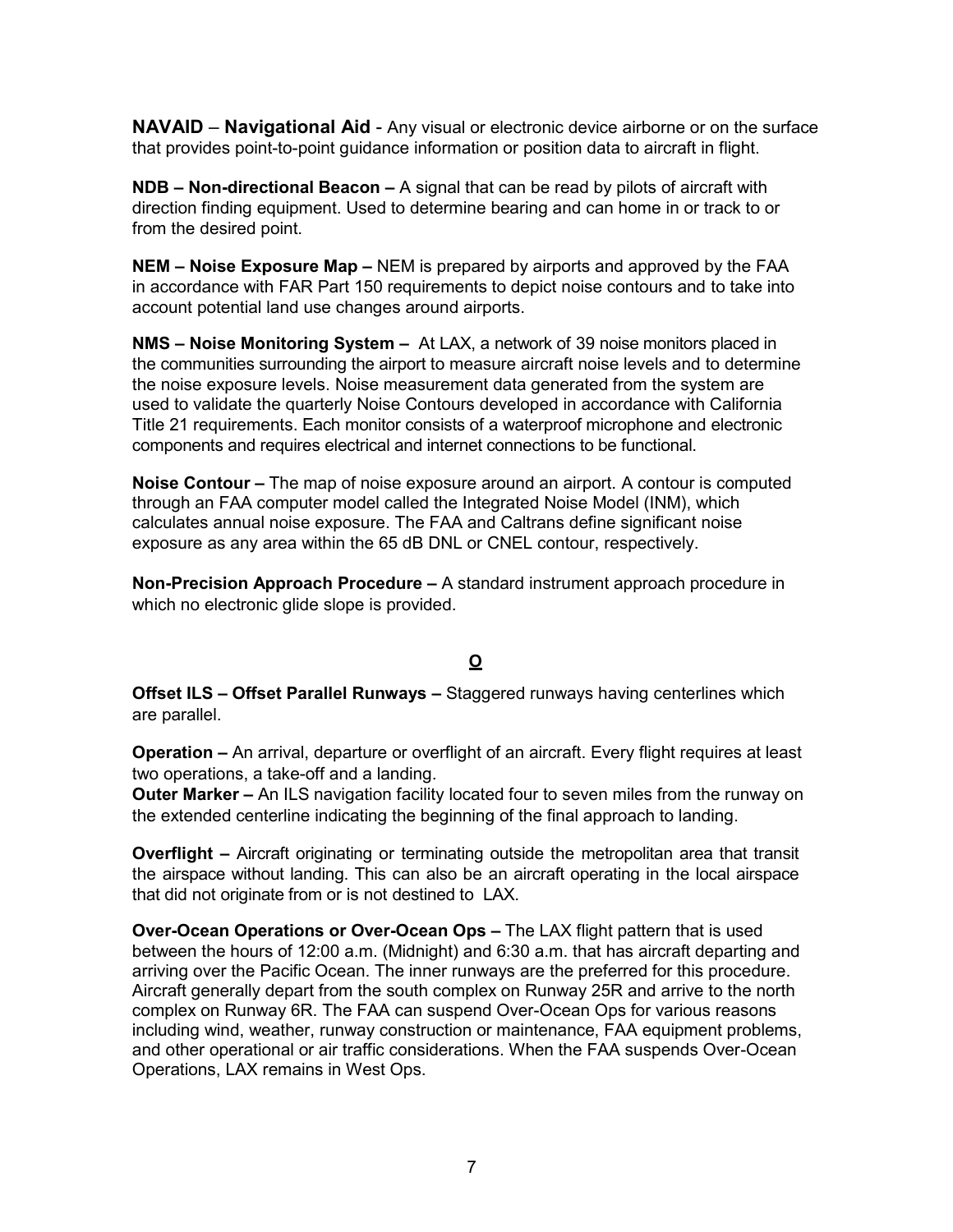**PAPI – Precision Approach Path Indicator –** An airport lighting facility in the terminal area used under VFR conditions. It is a single row of two to four lights, radiating high intensity red or white beams to indicate whether the pilot is above or below the required runway approach path.

**PASSUR System – Passive Surveillance Receiver –** A system that intercepts FAA radar signals and is capable of plotting radar tracks of individual aircraft in flight.

**PBN – Performance-based Navigation –** Specifies that aircraft Required Navigation Performance (RNP) and Area Navigation (RNAV) systems performance requirements be defined in terms of accuracy, integrity, availability, continuity and functionality required for the proposed operations in the context of a particular airspace, when supported by the appropriate navigation infrastructure.

**Precision Approach Procedure –** A standard instrument approach procedure in which an electronic glide slope is provided, such as an ILS. A GPS precision approach may be provided in the future.

**Preferential Runways –** The most desirable runways from a noise abatement perspective to be assigned whenever possible. At LAX, the preferential runway use system has aircraft taking off from the inboard runways (25R/7L and 24L/6R); and landing on the outboard runways (25L/7R and 24R/6L).

**PRM – Precision Runway Monitoring –** A system of high-resolution monitors for air traffic controllers to use in landing aircraft on parallel runways separated by less than 4300ft.

### R

**Radar Vectoring –** Navigational guidance where air traffic controllers issue a compass heading to a pilot.

**Reliever Airport –** An airport for general aviation and other aircraft which might otherwise use a larger and busier carrier airport.

**RNAV** – **Area Navigation** – A method of air navigation that permits aircraft to operate on any desired course within a network of station-referenced navigation aids (NAVAIDs), rather than navigating directly to and from the NAVAIDs. Creates a smoother, more direct course rather than zig-zagging point to point.

**RNP** – **Required Navigation Performance** – A type of performance-based navigation (PBN) that allows an aircraft to fly a specific path between two 3-dimensionally defined points in space. RNP differs from RNAV systems in that there is a requirement for onboard performance monitoring and alerting specification.

**Run-up –** A procedure used to test aircraft engines after maintenance to ensure safe operation prior to returning the aircraft to service. The power settings tested range from idle to full power and may vary in duration.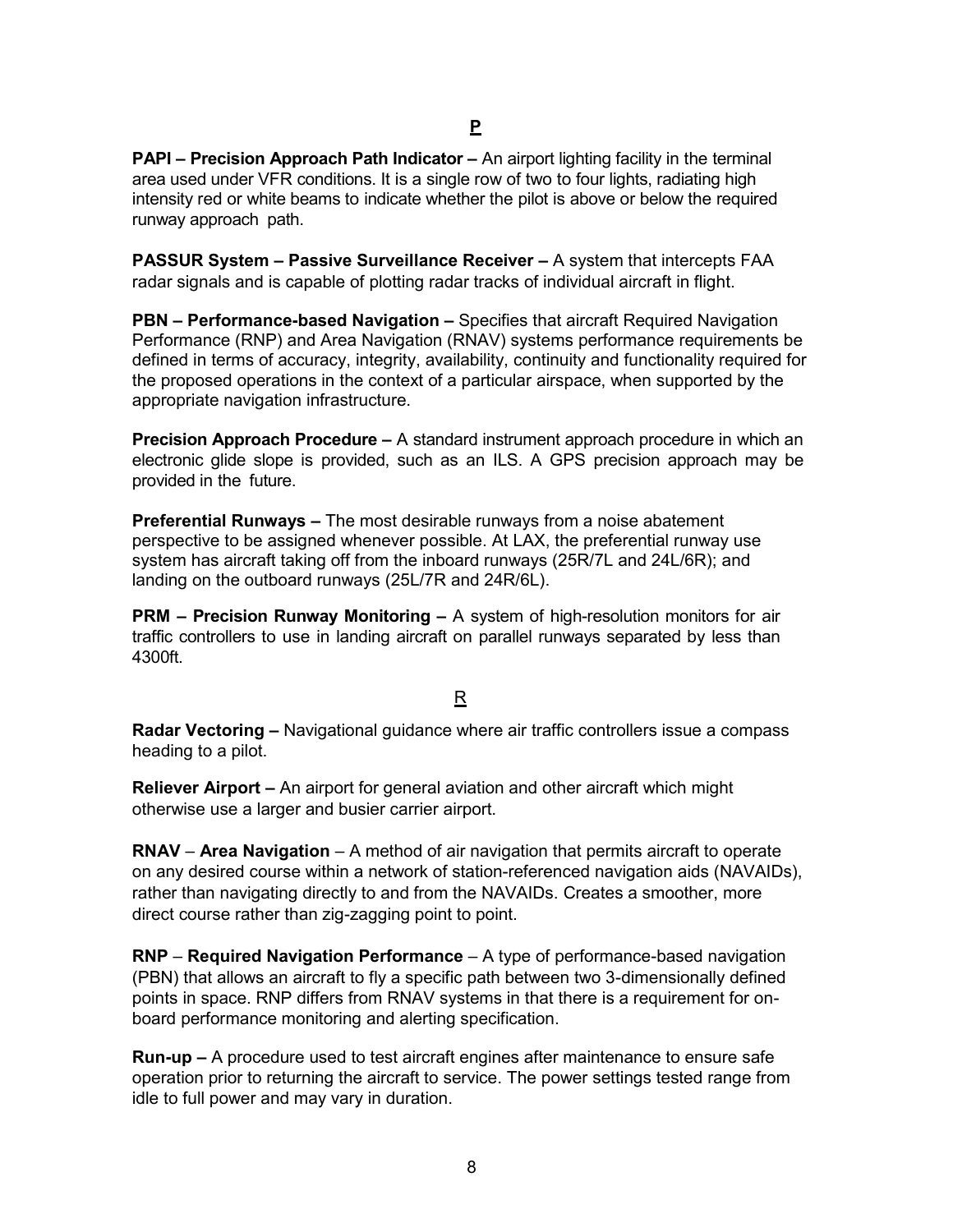**Run-up Locations or Areas –** Specified areas on the airfield where scheduled engine run-ups may occur. These locations are sited so as to produce minimum noise impact in surrounding neighborhoods.

**Runway –** A long strip of land, usually paved and lighted, used by aircraft to land or to take off.

**S** 

**SENEL – Single Event Noise Exposure Level –** The noise exposure level of a single aircraft event measured over the time between the initial and final points when the noise level exceeds a predetermined threshold. It is important to distinguish single event noise levels from CNEL. Single event noise levels are generally higher than CNEL's, because the CNEL represents an average noise level over a time period of one year.

**Sequencing Process –** Procedure in which air traffic is merged into a single flow, and/or in which adequate separation is maintained between aircraft.

**SID – Standard Instrument Departure –** An aeronautical chart designed to expedite clearance delivery and to facilitate transition between takeoff and enroute operations.

**Single Event –** Noise generated by a single aircraft overflight.

**SOIA – Simultaneous Offset Instrument Approach –** An approach system permitting simultaneous ILS approaches to airports having staggered but parallel runways. SOIA combines Offset ILS and regular ILS definitions.

**STAR – Standard Terminal Arrival Route –** A published IFR arrival procedure describing specific criteria for descent, routing, and communications for a specific runway at an airport.

# **T**

**Taxiway –** A paved strip that connects runways and terminals, providing the ability to move aircraft so they will not interfere with takeoffs or landings.

**Terminal Airspace –** The airspace that is controlled by a TRACON.

**Terminal Area –** A general term used to describe airspace in which approach control service or airport traffic control service is provided.

**Threshold –** A term in aviation and noise management that has two meanings:

- 1. The specified boundary of a runway; and
- 2. The baseline noise level above which microphones record a noise event.

**TRACON – Terminal Radar Approach Control –** An FAA air traffic control facility that controls aircraft arriving and departing or transiting airspace controlled by the facility. The TRACON for LAX and all Southern California airports is located in San Diego.